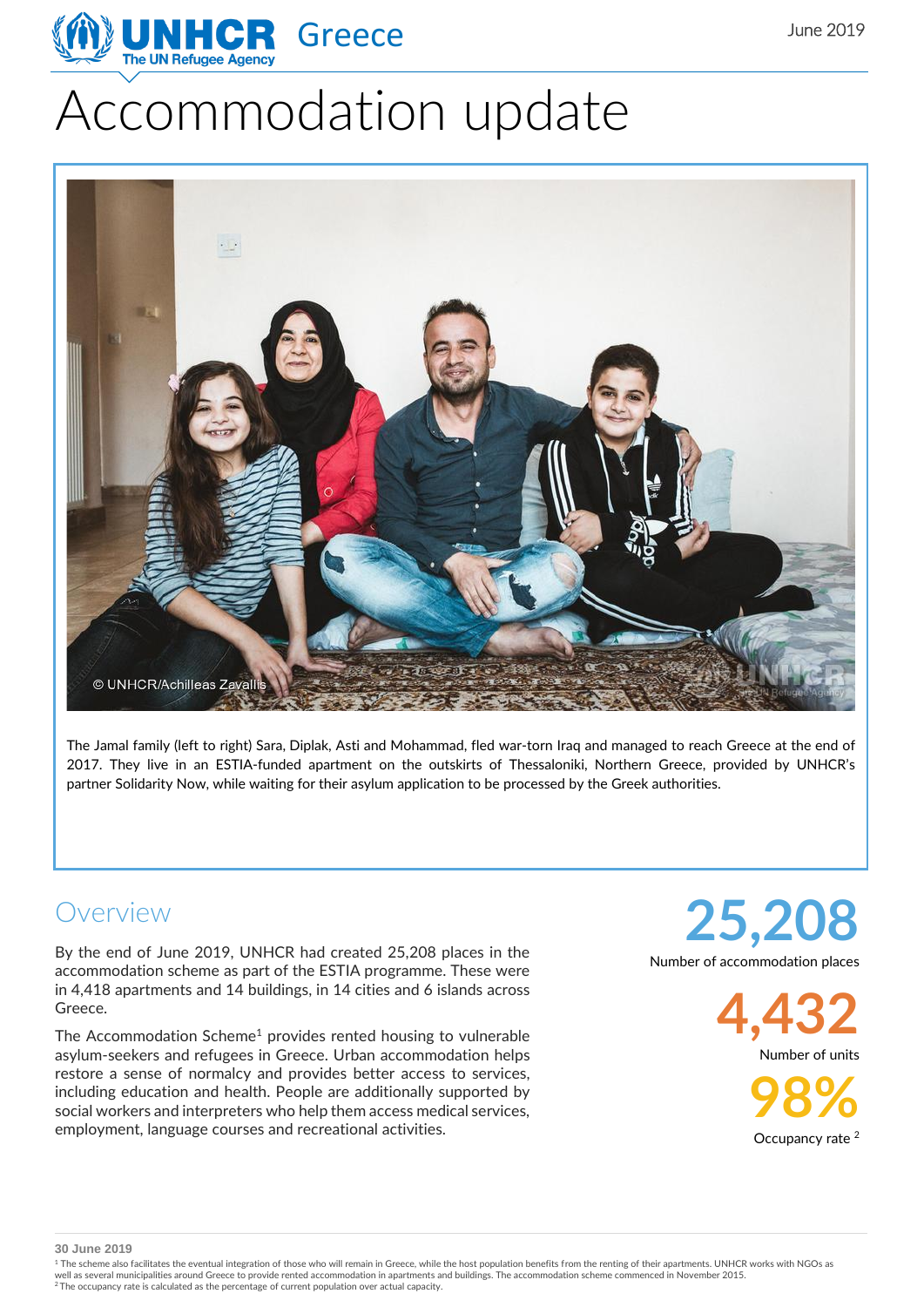# Demographics

In total, since November 2015, 58,864 individuals have benefitted from the accommodation scheme. 22,009 people were accommodated as of the end of June 2019, 7,371 of whom are recognized refugees. 49% of the residents are children. The clear majority of those accommodated are families, with the average family size of five people. More than one in three residents have at least one of the vulnerabilities that make them eligible for the accommodation scheme. The three most common vulnerabilities are:

**11%** Serious medical condition **3%**

Single parent

**3%** Disability



# Nationalities

The clear majority, 89% of individuals in the accommodation scheme are Syrians, Iraqis, Afghans, Iranians or Congolese (DRC). However, the individuals accommodated as of the end of June 2019 speak over 30 different languages as a mother tongue.



Over four in five accommodation places are in apartments, and the rest in buildings.



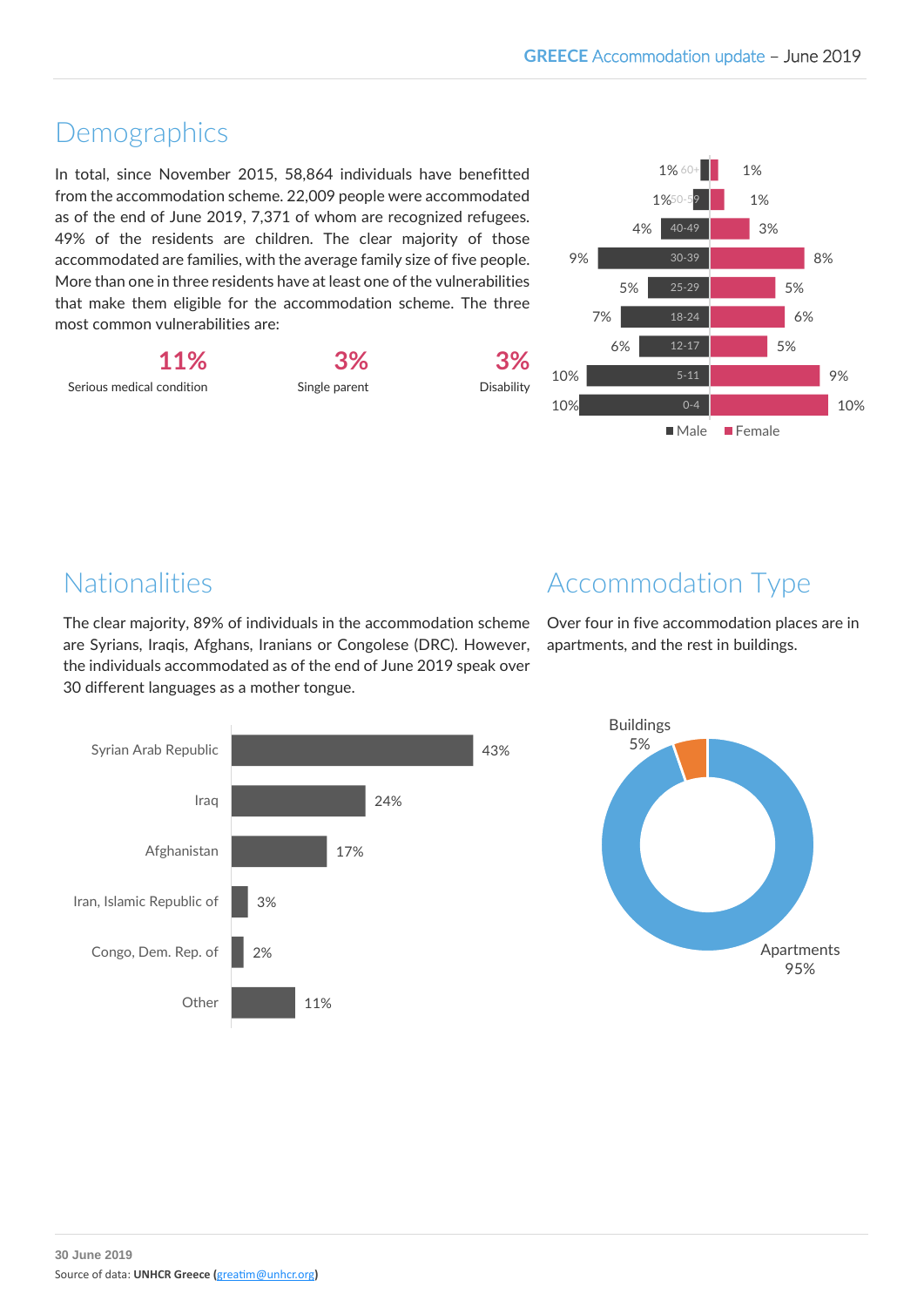# Partners

At the end of June 2019, UNHCR is implementing the accommodation scheme through 22 partnerships with 12 national and international NGOs and 10 municipalities. In total, partners managed by UNHCR provided 100% of the accommodation places in Greece.

Partners GCR (Greek Council for Refugees) and METAdrasi provide social, legal and interpretation support. EPAPSY (Association for Regional Development and Mental Health) provides mental health services to refugees and asylum seekers with severe mental health conditions and disabilities.

UNHCR's accommodation partners are NGOs Praksis, Nostos, Catholic Relief Services (CRS), Iliaktida, Solidarity Now, Arsis, Intersos, Omnes, Perichoresis, and the municipalities of Athens (ADDMA), Thessaloniki (MUNTHESS), Trikala (E-TRIKALA), Livadia (KEDHL), Larissa (DIKEL), Nea Philadelphia - Nea Chalkidona (KEDFX), Karditsa (ANKA), Tripoli (PARNONAS), Piraeus (KODEP) and a consortium of municipalities in Crete (HDA).